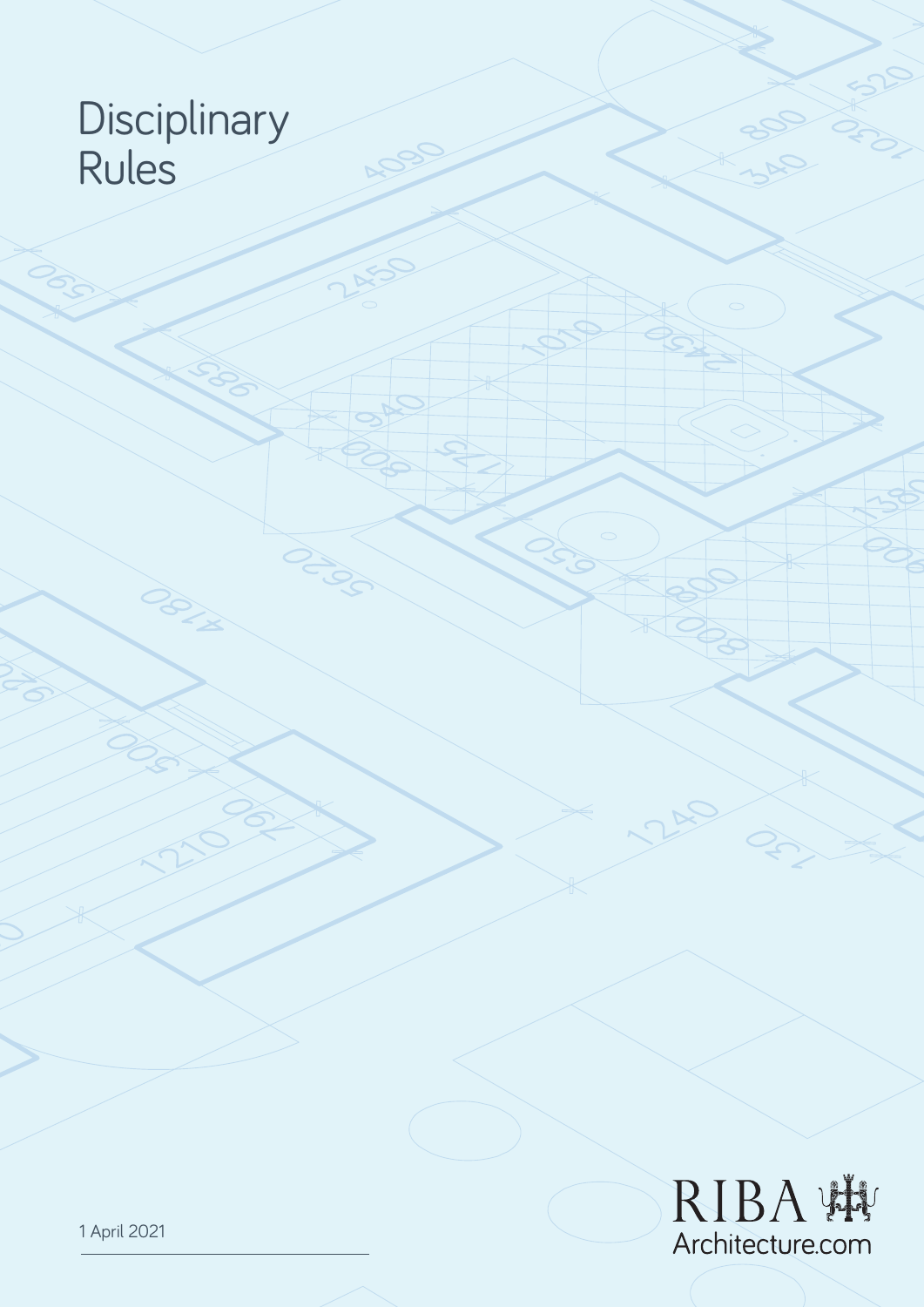# Disciplinary Rules

Made under Byelaw 7.5.1 (c) and Regulation 5.2

#### Contents *page*

| <b>Byelaw 5 - Conduct</b> |                                 | 3  |
|---------------------------|---------------------------------|----|
| 1.0                       | Oversight of procedures         | 3  |
| 2.0                       | Making a complaint              | 3  |
|                           | 2A complaint to the ARB         | 4  |
|                           | 2B sanction by the ARB          | 4  |
| 3.0                       | Response to complaint           | 5  |
| 4.0                       | Assessment                      | 5  |
|                           | 4A private caution              | 6  |
| 5.0                       | Failure to co-operate           | 6  |
| 6.0                       | Independent review of appraisal | 6  |
| 7.0                       | Formulation of the charge       | 7  |
| 8.0                       | Answer to the charge            | 8  |
| 9.0                       | Hearing                         | 8  |
|                           | 9A Hearing panel                | 8  |
|                           | 9B New/amended charge           | 9  |
|                           | 9C Hearing procedure            | 9  |
|                           | <b>9D Sanction</b>              | 10 |
| 10.0                      | Independent review of hearing   | 11 |
| <b>11.0</b>               | Appeals                         | 11 |

#### **Schedule 1:**

#### **Incidental provisions**

| 1.0 | Criminal convictions and            |    |
|-----|-------------------------------------|----|
|     | professional sanctions              | 13 |
| 2.0 | Publication of a notice of sanction | 13 |
| 3.0 | Variations to the procedure         | 13 |
| 4.0 | Suspension for lack of compliance   | 14 |
| 5.0 | Legal assessor                      | 14 |
| 6.0 | Confidentiality                     | 14 |
| 7.0 | Public announcements                | 15 |

#### **Schedule 2:**

|     | Public reprimands, suspensions and expulsions |    |
|-----|-----------------------------------------------|----|
| 1.0 | Private cautions                              | 16 |

| <b>2.0</b> Public reprimands | 16 |
|------------------------------|----|
| <b>3.0</b> Suspensions       | 16 |
| <b>4.0</b> Expulsions        | 17 |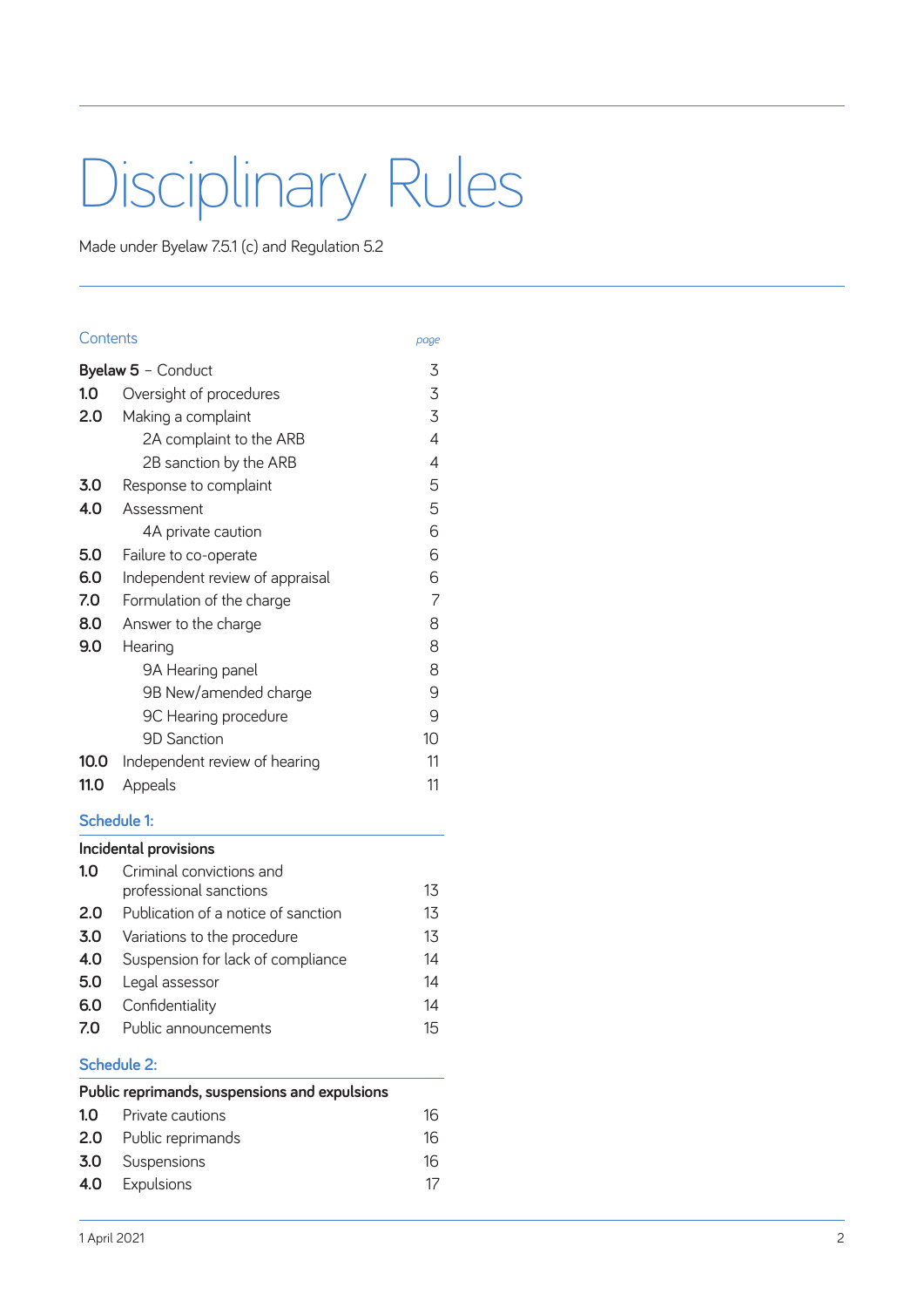## **Byelaw 5** Conduct

- **5.1** Any member of the RIBA who:
	- **5.1.1** does not satisfy or ceases to satisfy the professional competency and any other criteria prescribed under Byelaw 2.2.2(a);
	- **5.1.2** does not satisfy or ceases to satisfy the requirement to be a fit and proper person in accordance with Byelaw 2.2.2(b);
	- **5.1.3** does not comply with any lifelong learning requirements that apply to their category or sub-category of membership in accordance with the Regulations;
	- **5.1.4 contravenes the Constitution or the Code of Professional Conduct:**
	- **5.1.5** fails to exercise the powers that they have in their capacity as a member in a way that would be most likely to further the objects of the RIBA;
	- **5.1.6** fails to pay any subscription or other sum payable by him or her within 30 Clear Days of the date on which it has become due and the Board resolves that he or she should be liable for disciplinary action for this reason; or
	- **5.1.7** has behaved in the opinion of the Board in a manner which is likely to bring the reputation of the RIBA into disrepute shall be liable to disciplinary action in accordance with the Regulations which may result in such sanctions as shall be provided for in the Regulations including but not limited to suspension or removal from membership.
- **5.2** Members against whom a charge has been made under Byelaw 5.1 have the right to be heard either in person or through a representative.

#### **Definitions**

ARB = Architects Registration Board

## **1.0** Oversight of procedures

**1.1** Under Byelaw 7.5.1, Council delegates to the Standards Committee responsibility for oversight of the publication and implementation of the RIBA Disciplinary Rules.

## **2.0** Making a complaint

- **2.1** Any complaint against a Member, in relation to the Code of Professional Conduct, or Chartered Practice, in relation to the Code of Practice, or the general provisions of Byelaw 5 shall be made in writing and signed and forwarded to the Head of Professional Standards who shall make any necessary enquiries and submit the matter for investigation.
- **2.2** Only complaints about misconduct which potentially offends against Byelaw 5 can be accepted and investigated by the Institute. All complaints shall be registered and given a reference number.
- **2.3** The RIBA itself may raise a complaint against a Member or Chartered Practice. Such a complaint must be made in accordance with 2.1 and 2.2 above and must be signed off by a member of the Executive Team.
- **2.4** Byelaw 2.3.3 states: "A notice of resignation of a member shall not be effective while the conduct of that member is subject to an investigation under Byelaw 5.".
- **2.5** The RIBA shall also not accept a resignation or request to withdraw from the Chartered Practice Scheme received from any Chartered Practice which is the subject of an investigation under these Disciplinary Rules, made under Byelaw 7.5.1 and Regulation 5.2.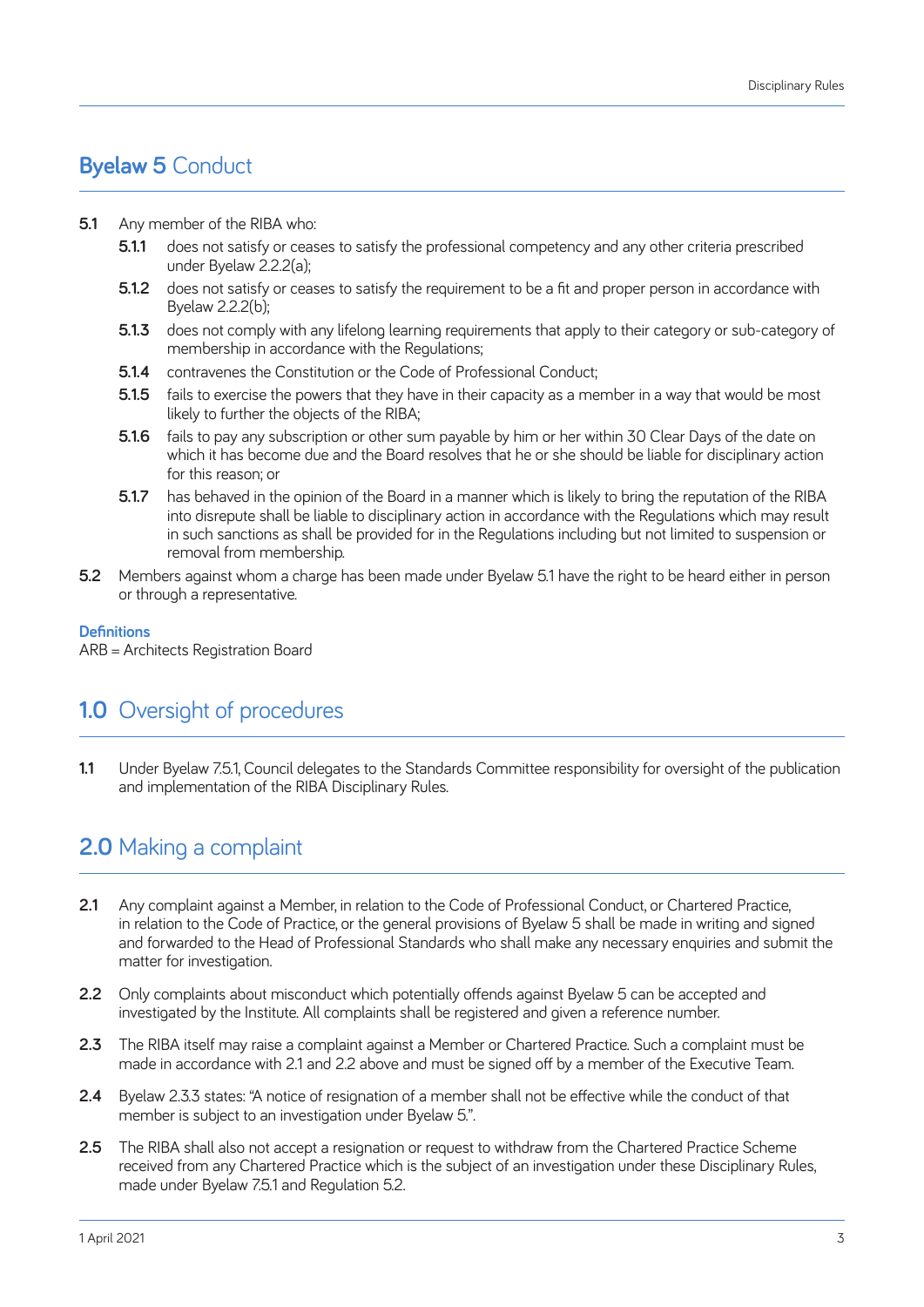- **2.6** A Member or Chartered Practice is considered to be the subject of an investigation under these rules when the RIBA has received **all** of the following:
	- a) A signed and dated complaint form; and
	- b) Details of the conduct complained of containing allegations that the Member or Chartered Practice has breached the RIBA Code of Professional Conduct or Code of Practice and/or RIBA Byelaw 5; and
	- c) Supporting documentation to evidence the allegations raised by the complaint; and
	- d) A chronology setting out a timeline of events.
- **2.7** The Member, Chartered Practice, or complainant shall not contact, or attempt to contact, any person directly involved in the operation of any part of the Disciplinary Procedure Regulations other than the Head of Professional Standards, to whom all comments or queries should be addressed. The Member or Chartered Practice may contact an RIBA Council Member who is able to advise in terms of procedure.
- **2.8** The details of the conduct complained of and supporting documentation to evidence the allegations must be limited to 20 single sides of A4. An index of all further evidence available in the matter may be included in these 20 sides of A4. Any complaints received which exceed this limit may be returned to the complainant with a request for resubmission within the prescribed limit. No additional submissions are permitted (at this stage) unless it is evidence that was not available at the time the complaint was made or it is specifically requested by the RIBA.
- **2.9** Submissions greater than 20 sides of A4 may only be accepted at the discretion of the Head of Professional Standards.
- **2.10** The assessment of a complaint shall be postponed or suspended where:
	- a) the same or a related complaint has been made to another professional body or regulator which has a more direct interest in the matter complained of; and/or
	- b) there is a related dispute resolution process or litigation or employment tribunal proceedings underway,

and until such time that other procedures have been concluded, whereupon the outcome may be taken into account in determining any relevant sanction under these disciplinary procedures.

#### **2A** Complaint to the ARB

**2.11** Where the same or a related complaint has also been made to the ARB it shall be registered and given a reference number by the RIBA. A copy shall be sent to the Member or Chartered Practice. At that point the investigation shall be suspended until the ARB reaches a decision whereupon the provisions in paragraph 2B, 2.12 below may apply. If the ARB decides to take no action, the appraisal team shall consider the complaint and the Member's response in accordance with paragraphs 3 and 4 below.

#### **2B** Sanction by the ARB

- **2.12** Where the same or a related matter has been referred to the ARB and where a Member has been found guilty of unacceptable professional conduct or serious professional incompetence by the Professional Conduct Committee of the ARB, which has in consequence issued a disciplinary order (i.e. a reprimand, a penalty order (fine), a suspension order or an erasure order), then the Member or related Chartered Practice (if a related complaint against the Chartered Practice has already been received by the RIBA) shall be written to and required to make a written plea in mitigation to an RIBA appraisal team within 28 days to demonstrate why they should not be referred to an RIBA hearing panel.
- **2.13** If the Member or Chartered Practice fails to make a plea in mitigation, the failure shall be taken into consideration by the appraisal team and may lead to a referral to a hearing panel for failure to co-operate.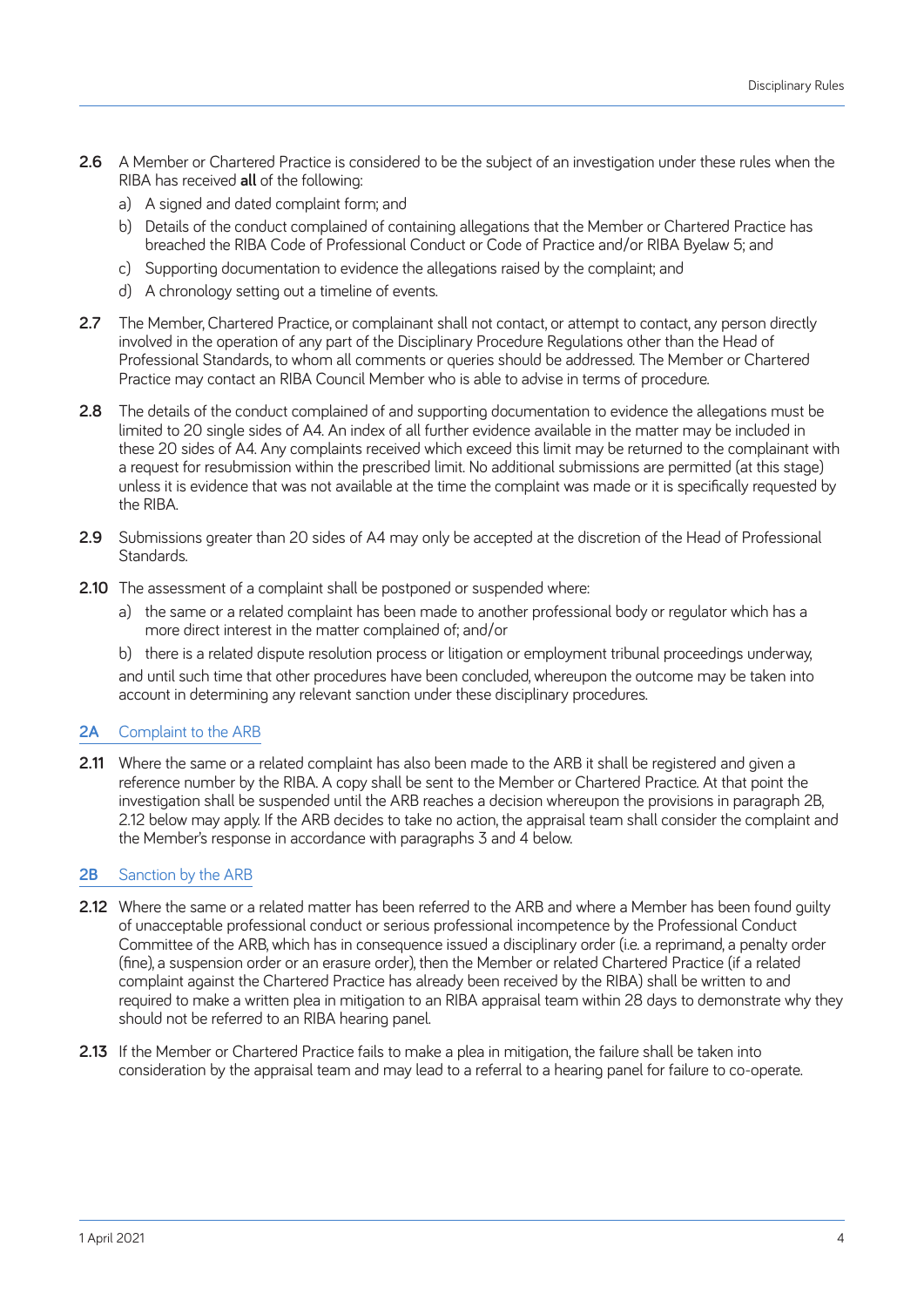## **3.0** Response to complaint

- **3.1** If there is no reason to suspend the investigation of a complaint in accordance with paragraph 2.10 or 2.11 above, and unless section 2B applies, a letter of enquiry shall be issued to the Member or Chartered Practice, inviting their written response to the allegations which have been raised. The Member or Chartered Practice shall have 28 days to reply, which may be extended at the discretion of the Head of Professional Standards.
- **3.2** If the Member or Chartered Practice fails to provide a response to the allegations within the specified period, the matter may be referred to the appraisal team for consideration without further investigation.
- **3.3** Any written submission made or supporting documentation submitted by a Member or Chartered Practice, whose conduct is under assessment, may be referred to and used as evidence in an appraisal and/or hearing.
- **3.4** The response and evidence submitted in support must be limited to 20 single sides of A4. An index of all further evidence available in the matter may be included in these 20 sides of A4. Any responses received which exceed this limit may be returned to the Member or Chartered Practice with a request for resubmission within the prescribed limit. No additional submissions are permitted (at this stage) unless it is evidence that was not available at the time the response was submitted or it is specifically requested by the RIBA.
- **3.5** Submissions greater than 20 sides of A4 may only be accepted at the discretion of the Head of Professional Standards.
- **3.6** A copy of the response from the Member or Chartered Practice will be sent to the complainant for information. The complainant has no further right of response.

### **4.0** Assessment

**4.1** The original complaint and the Member's or Chartered Practice's response or plea in mitigation shall be sent to an appraisal team for assessment.

An appraisal team comprises two RIBA Chartered Members and one lay person, selected by the Head of Professional Standards from a pool of persons established for this purpose and approved by the Practice & Profession Committee. Members of the appraisal team will be required to confirm that they have no conflict of interest and sign a statement that they will act impartially and respect confidentiality. An individual who fails to sign such a statement or who acts (or has acted) in breach of the principles of impartiality or confidentiality will not be eligible for selection and, if already selected, will be removed.

The appraisal team shall have the powers to:

- a) assess the conduct of any Member or Chartered Practice against whom a complaint has been made;
- b) refer a complaint or formal information, such as a certificate of conviction, to the Registrar of the Architects Registration Board ('the ARB') for investigation;
- c) refer a complaint or formal information, such as a certificate of conviction, to the council or governing body of an overseas professional body or regulator for investigation and report; or
- d) ask a Member or Chartered Practice who has been found guilty of unprofessional conduct by any other recognised professional body or regulator to show cause why they should not be deemed, on the facts as determined by that professional body or regulator, to be in breach of the Code of Professional Conduct or Code of Practice.
- **4.2** Following assessment of the complaint, the appraisal team will confer and will:
	- a) dismiss a complaint; or
	- b) issue a private caution by consent order; or
	- c) formulate in writing such charges as it thinks fit for determination by a hearing panel before referring the matter to a hearing.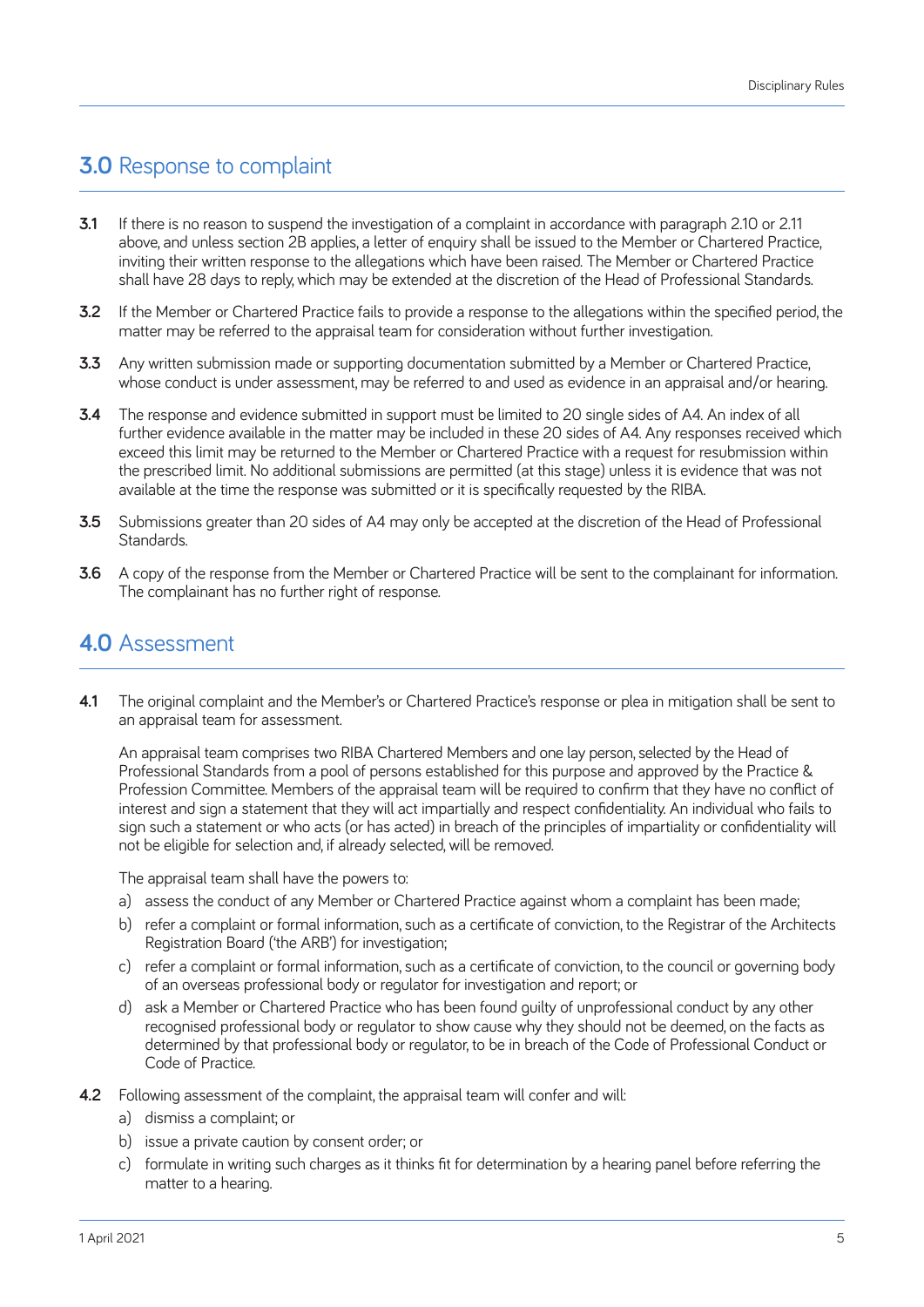- **4.3** All decisions of the appraisal team shall be on a majority basis. If the panel fails to reach a majority decision, a lay panel member will be selected by the Head of Professional Standards, in accordance with paragraph 4.1, as a fourth member of the appraisal team.
- **4.4** Appraisal teams will provide their written decision within 28 days of receipt of copies of the complaint and response, unless otherwise agreed with the Head of Professional Standards.
- **4.5** Appraisal teams will provide written reasons for their decision. The Member or Chartered Practice and the complainant will be notified of the decision.
- **4.6** At any time during the appraisal of the complaint, a Member of the appraisal team may request further information or evidence from the Member, Chartered Practice or the complainant. Such information will be provided within 14 days, unless otherwise agreed with the Head of Professional Standards. The information will be sent to all parties (the Member or Chartered Practice, complainant, appraisal team and Head of Professional Standards), for information.

#### **4A** Private caution

- **4.7** If the appraisal team decides that there is a prima facie case of misconduct against a Member or Chartered Practice, but that the matter is not sufficiently serious to warrant a hearing, they may offer the Member or Chartered Practice a private caution by way of consent order.
- **4.8** The Member or Chartered Practice will be sent a letter setting out the details of the proposed private caution, which will require written consent by way of signing and returning the consent order to the Head of Professional Standards within 28 days of receipt.
- **4.9** If the Member or Chartered Practice does not sign or return the consent order within 28 days, the matter will be referred to a hearing.
- **4.10** If the Member or Chartered Practice signs and returns the consent order within 28 days, the private caution will be formally issued by the Head of Professional Standards, on behalf of the appraisal team. The Member or Chartered Practice and the complainant will be notified of the issue of the private caution.
- **4.11** The private caution by consent order will remain on the record of the Member or Chartered Practice for 2 years from the date of issue. It may be taken into account in determining any relevant sanction in any future disciplinary proceedings against that Member or Chartered Practice that arise within the 2 year period.
- **4.12** Where the Member or Chartered Practice resigns or otherwise ceases Membership within the 2 year period then the private caution will be suspended at that time. Should Membership later be reinstated, the balance of the 2 year period for the caution will run from the date on which the membership is reinstated.

### **5.0** Failure to co-operate

**5.1** A Member or Chartered Practice who fails to co-operate with this disciplinary process may be liable to face a charge to that effect and may be liable to expulsion by a hearing panel.

## **6.0** Independent review of appraisal

**6.1** A complainant shall have the right of independent review by the Centre for Effective Dispute Resolution (CEDR) or an equivalent body agreed by the Practice & Profession Committee following a decision made by an appraisal team to dismiss a complaint or to issue a private caution.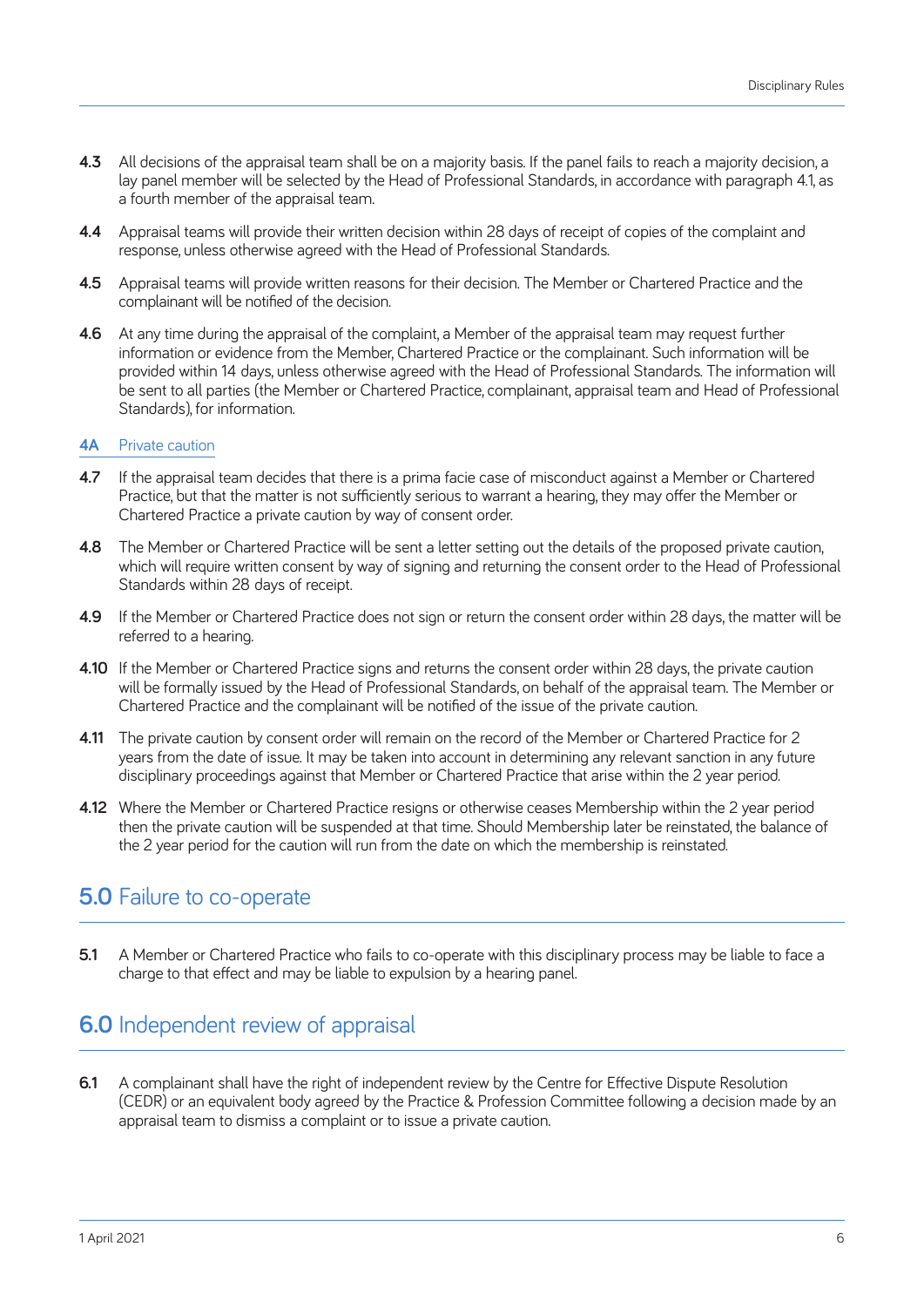- **6.2** Any application for review must only be on the grounds of:
	- a) unfair conduct by the appraisal team or any member of the appraisal team in reaching their decision; and/or
	- b) incorrect or unfair application by the appraisal team of the RIBA disciplinary procedures in respect of their decision.
- **6.3** Application for review must be based on evidence that the process was not conducted correctly or fairly. Appeals directly against the decision of the appraisal team will not be accepted.
- **6.4** Any application for review must be made in writing to the CEDR, copied to the RIBA Head of Professional Standards, within 28 days of the date of notification of the decision.

## **7.0** Formulation of the charge

- **7.1** Where a majority of the appraisal team determine that there is:
	- a) a prima facie case of misconduct; and
	- b) that the matter is sufficiently serious to warrant further investigation,

the case will be referred to a hearing panel.

The Head of Professional Standards will collate the views of the appraisal team to draft the 'charge'. The term 'charge' should not be interpreted in any legal sense and is designed to serve as a basis upon which the hearing panel may shape their further investigation.

- **7.2** A matter may also be referred to a hearing where:
	- a) the appraisal team is not satisfied that the Member or Chartered Practice has complied or is complying with previously imposed requirements to remedy, discontinue or avoid repetition of misconduct; or
	- b) it appears to the appraisal team after such further consultation as they consider appropriate with the Head of Professional Standards, with legal advice where necessary, that the conduct of the Member or Chartered Practice may be so harmful to the reputation of the Institute's membership that further action should be taken.
- **7.3** A Member or Chartered Practice against whom a charge has been formulated under the provisions of these Regulations shall be informed:
	- a) of the charge in writing by the Head of Professional Standards;
	- b) that the charge has been formulated for investigation by a hearing panel;
	- c) that an answer to the charge must be submitted in writing to the Head of Professional Standards within 28 days;
	- d) that the time within which an answer shall be made may be extended at the discretion of the Head of Professional Standards;
	- e) of the day, place and time appointed for the hearing panel which, unless agreed otherwise with the Member or Chartered Practice, shall not be less than one month after the date of service of the charge. Wherever possible hearings should take place no later than two months after the date of service of the charge; and
	- f) that they are required to appear in person before the hearing panel at the time appointed for the hearing of the charge, unless informed by the Head of Professional Standards that such appearance is unnecessary. The Member or Chartered Practice may request in writing an alternative date and time for the hearing, such request to be determined at the discretion of the Head of Professional Standards;

and shall be:

- g) sent a copy of the Regulations made under Byelaw 5;
- h) sent a schedule of the written evidence to be presented to the hearing panel ;
- i) advised of the right to be represented by a solicitor or counsel; and
- j) advised of the right to call witnesses.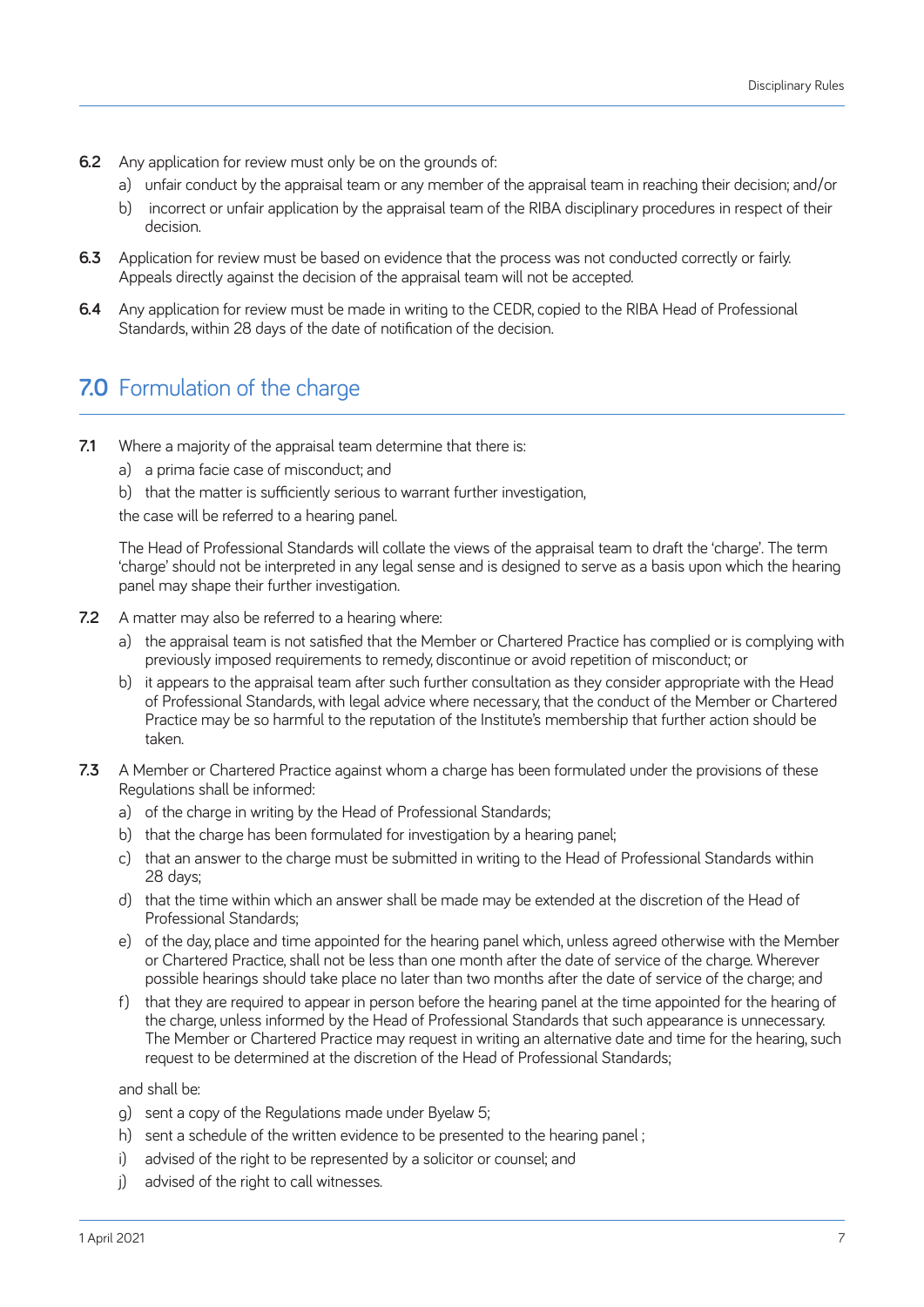- **7.4** The Member or Chartered Practice shall comply with the requirements set out above, subject to any further or other directions.
- **7.5** A Member or Chartered Practice who has been charged and who fails to submit an answer to the charge in accordance with paragraph 7.3(c) or fails to appear in person before the hearing panel in accordance with paragraph 7.3(f) above shall be liable to expulsion by the hearing panel.

## **8.0** Answer to the charge

- **8.1** The written answer of a Member or Chartered Practice shall be in the form of a letter or other statement signed by the Member or an authorised representative of the Chartered Practice.
- **8.2** If the Member or Chartered Practice intends to defend the charge, the details of the defence shall be set out in the written answer, with reference to any evidence (documentary or otherwise) intended to be relied upon in support of the defence.
- **8.3** The Member or Chartered Practice may submit with the written answer copies of such further evidence (documentary or otherwise) as is reasonably necessary to answer the charge and which has not already been submitted to the appraisal team.
- **8.4** The written answer and copies of any further evidence will be sent to the complainant for information. The complainant has no further right of response.
- **8.5** When answering the charge, the Member or Chartered Practice shall give notice of any intention to call witnesses or to be represented by counsel or a solicitor. The names of any witness(es) to be called by the Member or Chartered Practice will be disclosed at this stage.
- **8.6** Additional witnesses to those disclosed in accordance with paragraph 8.5 above shall not be called without the permission of the hearing panel.
- **8.7** In advance of the hearing, the Member, Chartered Practice or complainant shall provide such supplementary information as may be reasonably required by the hearing panel or the Head of Professional Standards. Such information will be provided within 14 days, unless otherwise agreed with the Head of Professional Standards. The information will be sent to all parties (the Member or Chartered Practice, complainant, hearing panel and Head of Professional Standards), for information.

## **9.0** Hearing

#### **9A** Hearing panel

- **9.1** A hearing panel comprises two lay persons and one RIBA Chartered Member, selected by the Head of Professional Standards from a pool of persons established for this purpose and approved and reviewed as required by the Practice & Profession Committee. Members of the hearing panel will be required to confirm that they have no conflict of interest and sign a statement that they will act impartially and respect confidentiality. An individual who fails to sign such a statement or who acts (or has acted) in breach of the principles of impartiality or confidentiality will not be eligible for selection and, if already selected, will be removed.
- **9.2** The Head of Professional Standards will select one of the lay panel members to act as Chair. No person who has previously acted as a member of the appraisal team in the same matter can sit on the hearing panel.
- **9.3** A hearing panel shall be convened as necessary to:
	- a) consider an appropriate sanction (if any) for a Member or Chartered Practice convicted of a criminal offence (see Schedule 1, paragraph 1);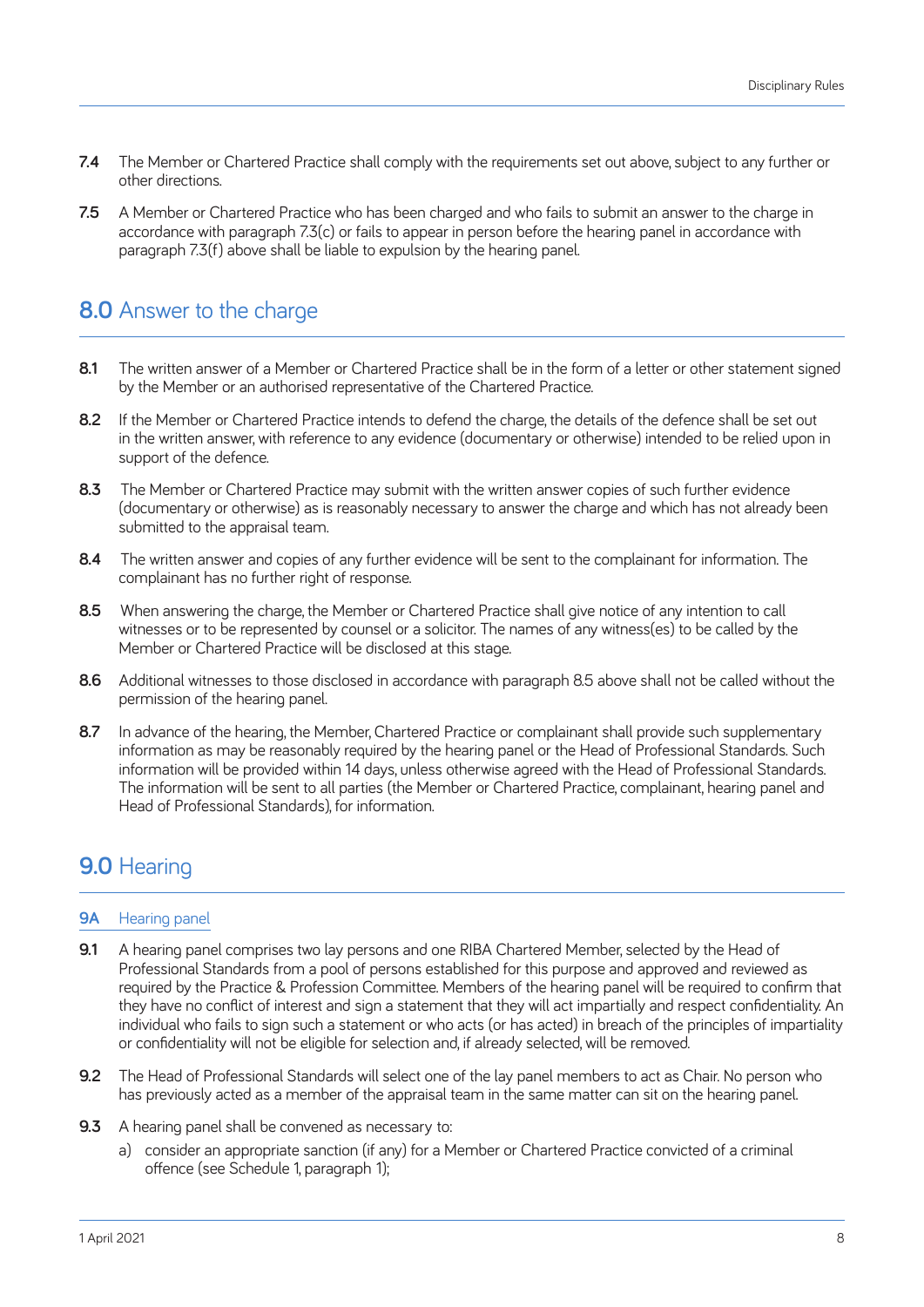- b) hear pleas in mitigation from Members sanctioned by, or Chartered Practices connected to a relevant sanction of, the Professional Conduct Committee of the ARB where referred by an appraisal team (see paragraph 2B, 2.12 above); or
- c) hear and investigate charges formulated by the appraisal team.

#### **9B** New/amended charge

- **9.4** Where a hearing panel considers it reasonable so to do, the panel may:
	- a) amend a charge; and/or
	- b) formulate a new charge on the basis of additional information which comes to their attention during the course of these proceedings.
- **9.5** Where the hearing panel amends and/or formulates new charges prior to the Hearing, the Member or Chartered Practice will have 28 days to provide a written response to the amended/newly formulated charge(s). Amended or new charges and subsequent written responses will be sent to the complainant for information.
- **9.6** Where a hearing panel amends and/or formulates a new charge at the hearing, the Member or Chartered Practice may request a short break to consider their position. If they believe an adjournment is required to properly respond to the amended/newly formulated charges, they may request an adjournment, providing reasons for their request. The hearing panel will decide, based on a majority decision, whether to adjourn the hearing.
- **9.7** When and if a hearing has been adjourned it may be resumed at a subsequent meeting of the hearing panel, whether or not composed of the same persons. The panel at a subsequent meeting may take notice of evidence or decisions recorded in the minutes of the adjourned hearing.

#### **9C** Hearing procedure

- **9.8** All parties (the Member or Chartered Practice, complainant, hearing panel and Head of Professional Standards) will be sent a copy of the hearing bundle, which will comprise:
	- a) the complaint;
	- b) the response to the complaint or the plea in mitigation;
	- c) the charge formulated by the appraisal team;
	- d) the answer to the charge and any further evidence provided;
	- e) any further information submitted in response to a request from the appraisal team and/or hearing panel; and
	- f) a list of any and all witnesses to be called by the Member or Chartered Practice and the complainant at the hearing.
- **9.9** A Member or Chartered Practice appearing before a hearing panel shall have the right to:
	- a) be heard either in person or by counsel, solicitor or a friend; and
	- b) call witnesses, subject to the discretion of the hearing panel, and have their witnesses give oral and/or written evidence to the hearing panel.
- **9.10** The complainant:
	- a) has the right to attend the hearing. The complainant must inform the Head of Professional Standards of their intention to attend within 28 days of the decision of the appraisal team, together with the names of any witnesses they intend to call and anyone who will be representing and/or accompanying them; and
	- b) may address the hearing panel when invited to do so.
- **9.11** In considering any case, the hearing panel shall have the power to regard:
	- a) any criminal charges upheld in a court of law; and/or
	- b) any finding of fact by the ARB Professional Conduct Committee or by any other recognised professional body or regulator

as conclusive evidence of the facts so found.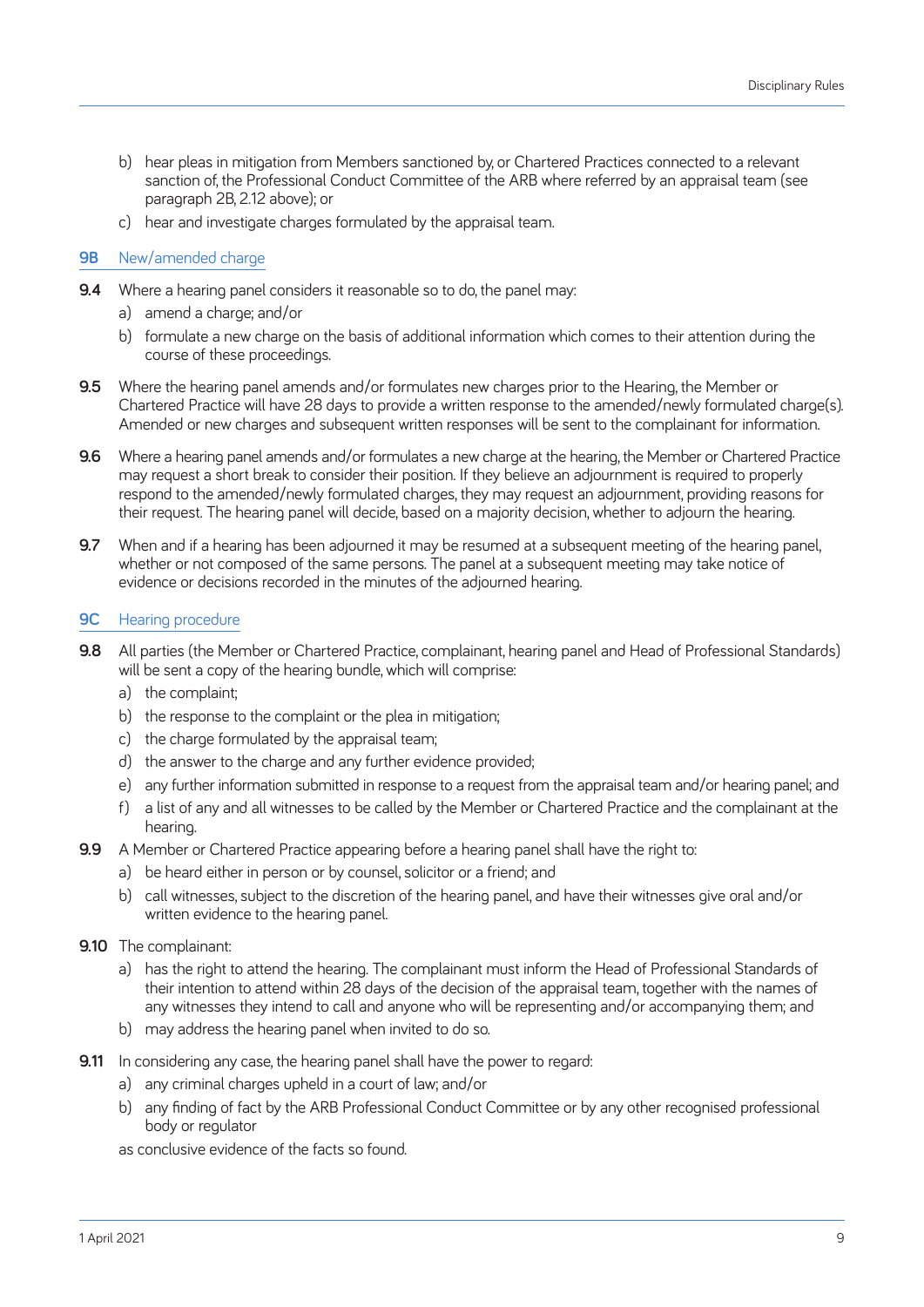- **9.12** The hearing panel shall have the power to call and question witnesses. The Member or Chartered Practice and complainant shall be notified in writing of any witness(es) the panel intends to call.
- **9.13** No witness(es) will be allowed to attend the hearing before or after addressing the panel and answering their questions.
- **9.14** The hearing of a charge will normally proceed as follows:
	- a) All parties will be called before the hearing panel and will identify themselves to the panel;
	- b) The panel will introduce themselves;
	- c) The Chair will inform all parties present that the hearing will be audio recorded;
	- d) The procedure to be followed will be explained by the Chair;
	- e) The charge will be read by a member of the Professional Standards team;
	- f) The Member or Chartered Practice will be asked to orally confirm or, if they wish, amend their written response to the charge;
	- g) The Member or Chartered Practice (or their representative) will then be given the opportunity to address the panel and answer any questions from the panel;
	- h) The panel will then invite the complainant (or their representative), if present, to address the panel and answer any questions from the panel;
	- i) The panel will then be addressed by and have the opportunity to question any witnesses called by the Member or Chartered Practice, the complainant and/or the panel;
	- j) The complainant will then have a final opportunity to address the panel;
	- k) The Member or Chartered Practice will then have a final opportunity to address the panel;
	- l) At any time the hearing panel may ask the parties and any witnesses to exit the room while the panel deliberates; and
	- m) At the end of the hearing the Chair of the panel will inform the Member or Chartered Practice that they will be notified of the outcome in writing within 7 days.
- **9.15** All decisions of the hearing panel shall be on a majority basis.
- **9.16** The standard of proof for decisions of the hearing panel is the balance of probabilities.
- **9.17** Hearing panels will provide written reasons for their decision.
- **9D** Sanction
- **9.18** The hearing panel shall have the power to issue one of the following (see also Schedule 2) to a Member or Chartered Practice found to have breached Byelaw 5 and/or the Code of Professional Conduct or Code of Practice:
	- a) a private caution;
	- b) a public reprimand;
	- c) a suspension; or
	- d) an expulsion.

Any public decision made under this paragraph b), c) or d) shall be reported to a subsequent meeting of the RIBA Council.

- **9.19** The hearing panel shall also have the additional power to require a Member or Chartered Practice, found to have breached Byelaw 5 and/or the Code of Professional Conduct or Code of Practice, to undertake specific CPD training. They may direct a Member or Chartered Practice to complete up to a maximum of 35 hours additional CPD in a 12 month period.
- **9.20** The Member or Chartered Practice will be required to provide evidence to the Head of Professional Standards that the stipulated CPD has been completed within such time as has been directed by the hearing panel.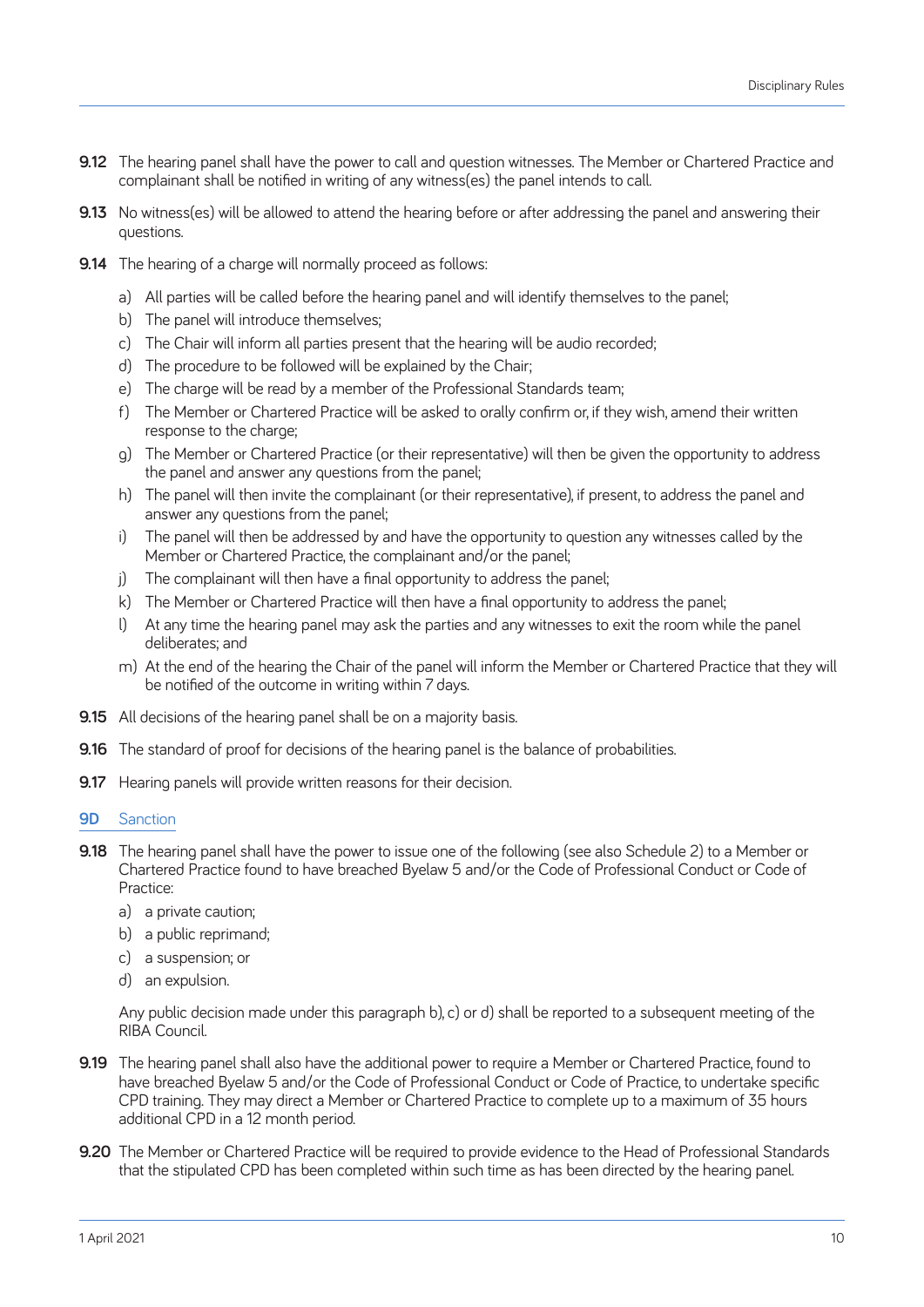- **9.21** The hearing panel shall also have the power to require a Member or Chartered Practice to provide references of good character within a specified period. The panel may request a maximum of 5 references in total at any one time.
- **9.22** Where a Member or Chartered Practice fails to complete any CPD training specified by the hearing panel or to provide the references required by the panel within the specified timeframes, they may be subject to further sanction by the hearing panel without further investigation.
- **9.23** The Member or Chartered Practice shall be informed of the outcome of the hearing in writing. Where a public sanction is imposed, such notice shall be signed by the Chief Executive of the Royal Institute. Notification of any other form of sanction may be signed by the Head of Professional Standards. The Head of Professional Standards shall also inform the complainant, if any, of the decision in the case.
- **9.24** The hearing panel shall have the power to extend the time to issue their written decision by an additional 7 days if notice is given to the member or Chartered Practice and complainant within 5 days of the date of the hearing.

## **10.0** Independent review of hearing

- **10.1** A Member or Chartered Practice subject to a private caution or public sanction by the hearing panel has the right to refer the matter to independent review by the Centre for Effective Dispute Resolution (CEDR) or an equivalent body agreed by the Practice & Profession Committee. Any application for review must be made in writing to the CEDR, copied to the Head of Professional Standards, within 28 days of the date of the delivery of the hearing panel's decision.
- **10.2** A complainant shall have the right of independent review by the Centre for Effective Dispute Resolution (CEDR) or an equivalent body agreed by the Practice & Profession Committee following a decision made by the hearing panel to dismiss the case or to issue a private caution, a public reprimand or to suspend the Member or Chartered Practice.
- **10.3** Any application for review must only be on the grounds of:
	- a) unfair conduct by the hearing panel or any member of the hearing panel in reaching their decision; and/or
	- b) incorrect or unfair application by the hearing panel of the RIBA disciplinary procedures in respect of their decision.
- **10.4** Application for review must be based on evidence that the process was not conducted correctly or fairly. Appeals directly against the decision of the hearing panel will not be accepted by CEDR.
- **10.5** Any application for review must be made in writing to the CEDR, copied to the RIBA Head of Professional Standards, within 28 days of the date of the decision letter.

## **11.0** Appeals

- **11.1** A Member, Chartered Practice or complainant may appeal against any substantive decision of the hearing panel. Any such appeal must be made in writing, with clear and detailed reasons, within 28 days of the date of the decision letter.
- **11.2** Any such appeal must be on one or more of the following grounds:
	- a) that the decision reached by the hearing panel is unreasonable in the circumstances; and/or
	- b) that new evidence is now available that could not reasonably have been made available at the hearing AND such evidence may have had a material impact on the findings of the hearing panel.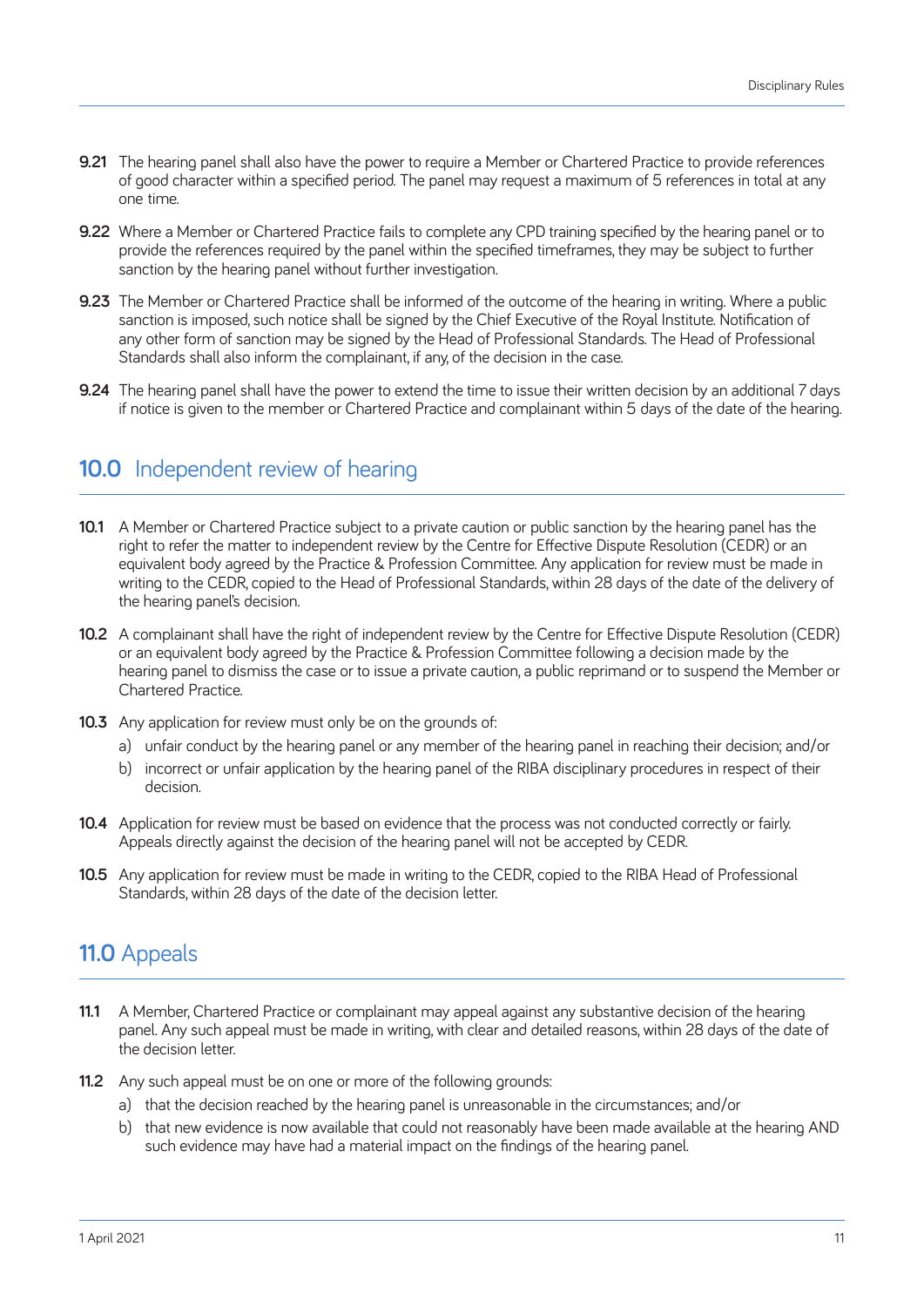- **11.3** A copy of any written appeal will be sent to the other party in the matter by the Head of Professional Standards. That party will have 28 days from receipt of such appeal to provide a written response to the appeal (a copy of which will be sent to the party making the appeal by the Head of Professional Standards, for information).
- **11.4** An appeal panel comprises two lay persons and one RIBA Chartered Member, selected by the Head of Professional Standards from a pool of persons established for this purpose and approved by the Practice & Profession Committee. Members of the appeal panel will be required to confirm that they have no conflict of interest and sign a statement that they will act impartially and respect confidentiality. An individual who fails to sign such a statement or who acts (or has acted) in breach of the principles of impartiality or confidentiality will not be eligible for selection and, if already selected, will be removed.
- **11.5** No person who has previously acted as a member of the appraisal team or hearing panel in the same matter can sit on the appeal panel.
- **11.6** After reviewing all case material, including a written transcript of the hearing, the written appeal and the written response to the appeal, the appeal panel shall confer and shall:
	- a) dismiss the appeal; or
	- b) overturn the decision of the hearing panel and issue a different decision; or
	- c) overturn the decision of the hearing panel and direct that a new hearing takes place.

Any public decision made under this paragraph shall be reported to a subsequent meeting of the RIBA Council.

- **11.7** The standard of proof for decisions of the appeal panel is the balance of probabilities.
- **11.8** All decisions of the appeal panel shall be on a majority basis.
- **11.9** Appeal panels will provide their written decision within 28 days of receipt of the appeal and response, unless otherwise agreed with the Head of Professional Standards.
- **11.10** Appeal panels will provide written reasons for their decision.
- **11.11** No sanction imposed by a hearing panel shall take effect until expiry of the appeal period or conclusion of an appeal.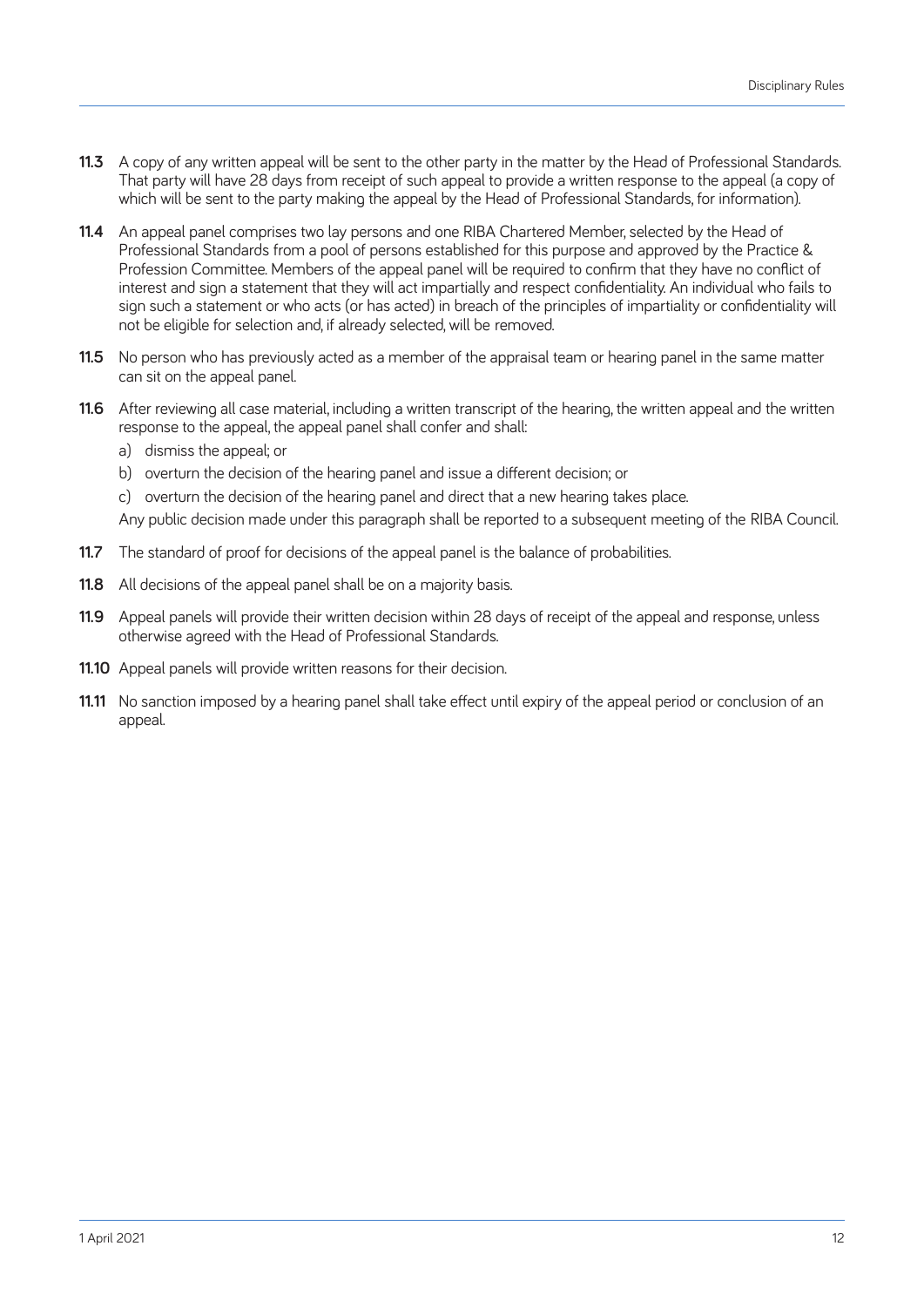## Schedule 1 Incidental Provisions

## **1.0** Criminal convictions and professional sanctions

- **1.1** Where a Member or Chartered Practice has been convicted of a criminal offence the Head of Professional Standards shall open a case file and, if required, obtain a certificate of conviction from the court.
- **1.2** The Member or Chartered Practice shall be invited to make a written plea in mitigation to a hearing panel against the imposition of a disciplinary sanction in consequence of the conviction.
- **1.3** The Member or Chartered Practice shall have 28 days to make the written plea, which may be extended at the discretion of the Head of Professional Standards.
- **1.4** A hearing panel shall then be convened to consider the Member's or Chartered Practice's plea and decide whether or not a sanction is appropriate.
- **1.5** If the Member or Chartered Practice fails to provide a written plea in mitigation, the failure shall be reported to the hearing panel, which shall decide on the sanction to impose, if any, without any further investigation.
- **1.6** Where a Member has been sanctioned by the ARB and the matter has been referred to a hearing panel under paragraph 5.1 above, the Member or related Chartered Practice shall make a written plea in mitigation to the hearing panel addressing why any such hearing panel should not impose a similar sanction to that imposed by the ARB.

## **2.0** Publication of a notice of sanction

- **2.1** Any notice of a public sanction (public reprimand, suspension or expulsion) shall, unless the hearing panel or appeal panel decides otherwise, be published on the RIBA's website and in the RIBA Journal. The contents of the notice shall be at the panel's discretion.
- **2.2** No public sanction shall be published until expiry of the appeal period or the conclusion of an appeal.

## **3.0** Variations to the procedure

**3.1** Provided that the proceedings remain fair to the parties, the Head of Professional Standards may vary the procedures set out in these disciplinary procedures to ensure that the fairness and integrity of professional conduct complaints proceedings are maintained. The Member or Chartered Practice and complainant should be provided 28 days to comment on any material variation to these procedures before any final decision is made. Final discretion will rest with the Head of Professional Standards.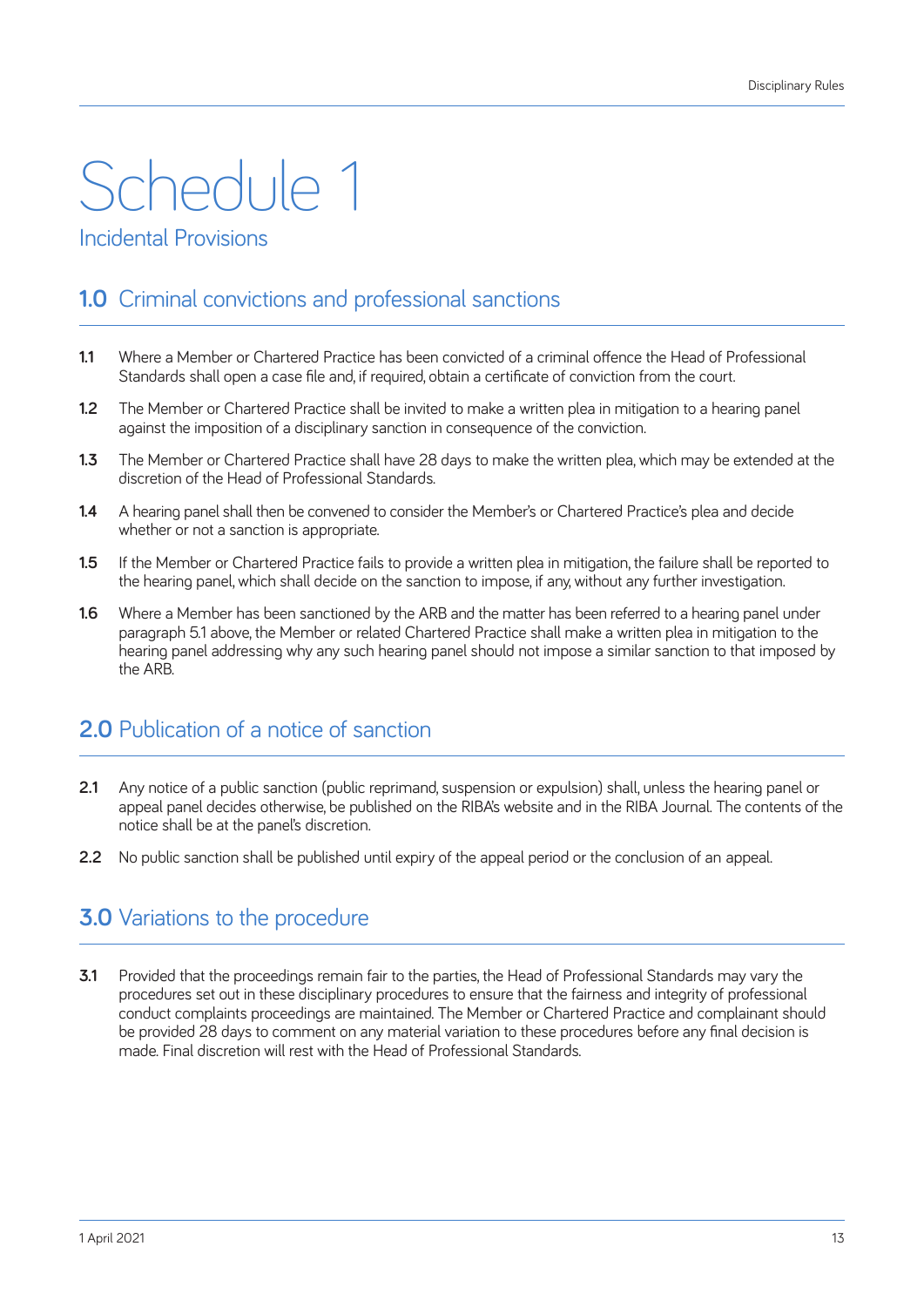## **4.0** Suspension for lack of compliance

- **4.1** The hearing panel may postpone the investigation of a charge, and suspend the Member or Chartered Practice for conduct inconsistent with their status as a Member or Chartered Practice, if the Member or Chartered Practice fails to:
	- a) Answer a charge in writing (in accordance with paragraph 7.3(c)); or
	- b) Appear in person before the hearing panel (in accordance with paragraph 7.3(f)).
- **4.2** The period of suspension shall be at the hearing panel's discretion. The provisions for suspension set out in Schedule 2 below shall apply.
- **4.3** If, by the end of the suspension period, the Member or Chartered Practice has failed to comply with the requirements of paragraphs 7.3(c) or 7.3(f), and no representations have been made on their behalf, a hearing panel shall expel the Member or Chartered Practice. If the Member or Chartered Practice does comply, the proceedings shall continue in the ordinary course.

## **5.0** Legal assessor

- **5.1** A Legal Assessor may be appointed at the discretion of the Head of Professional Standards for a hearing.
- **5.2** It shall be the duty of any Legal Assessor to:
	- a) take notice of :
		- 1. the Charter and Byelaw 5 of the Institute and the Disciplinary Procedure Regulations made thereunder;
		- 2. the Code of Professional Conduct or Code of Practice of the Institute (as applicable);
		- 3. the Member Staff Protocol (if applicable);
		- 4. the charge and the evidence in support;
		- 5. the answer of the Member or Chartered Practice to the charge; and
		- 6. any other document which the Head of Professional Standards may specify and which is pertinent to the proceedings;
	- b) inform the hearing panel of any irregularity in the conduct of the proceedings relating to the charge and to advise the panel of their own motion where it appears that but for such advice there is a possibility of injustice or a miscarriage of justice;
	- c) advise the hearing panel on any question of law or the admission of evidence arising in the proceedings; and
	- d) tender advice on any question of regularity, justice, law or admissibility of evidence arising in the proceedings which the Head of Professional Standards may specify.

## **6.0** Confidentiality

- **6.1** All Members of the appraisal teams, hearing panels, appeal panels, Council and the parties shall observe the confidentiality of these disciplinary proceedings.
- **6.2** Hearings shall be held in private and, with the exception of the complainant and any witness(es), no Members of the general public shall be allowed to attend.
- **6.3** Hearings shall be audio recorded, except where the hearing panel undertakes private deliberations. A written transcript of the hearing will be made available to all parties in the event of an appeal.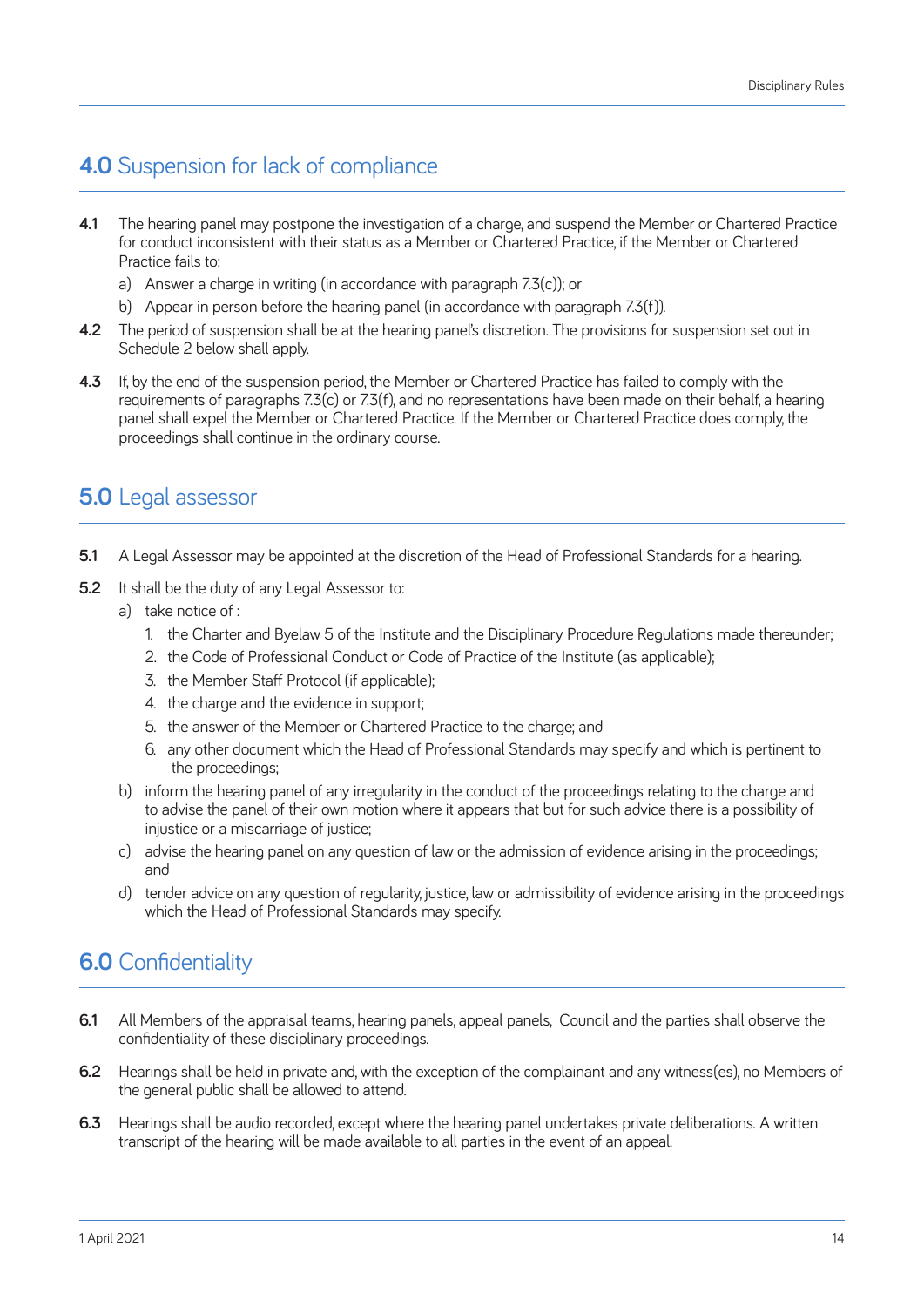## **7.0** Public announcements

- **7.1** Without prejudice to Schedule 1, paragraph 2 and Schedule 2, public announcements of action taken under the Disciplinary Procedure Regulations may be made in accordance with the following provisions:
- **7.2** When a Member or Chartered Practice makes a public statement which imputes misconduct by another Member or Chartered Practice of the Institute, the Chief Executive may make a public announcement stating the matter has been referred to an appraisal team for investigation.
- **7.3** Where a Member or Chartered Practice makes a public statement disclosing matters affecting their own conduct which are or have been the subject of inquiry under the Institute's disciplinary procedures, the Chief Executive may make a public announcement stating the action already taken under the procedures.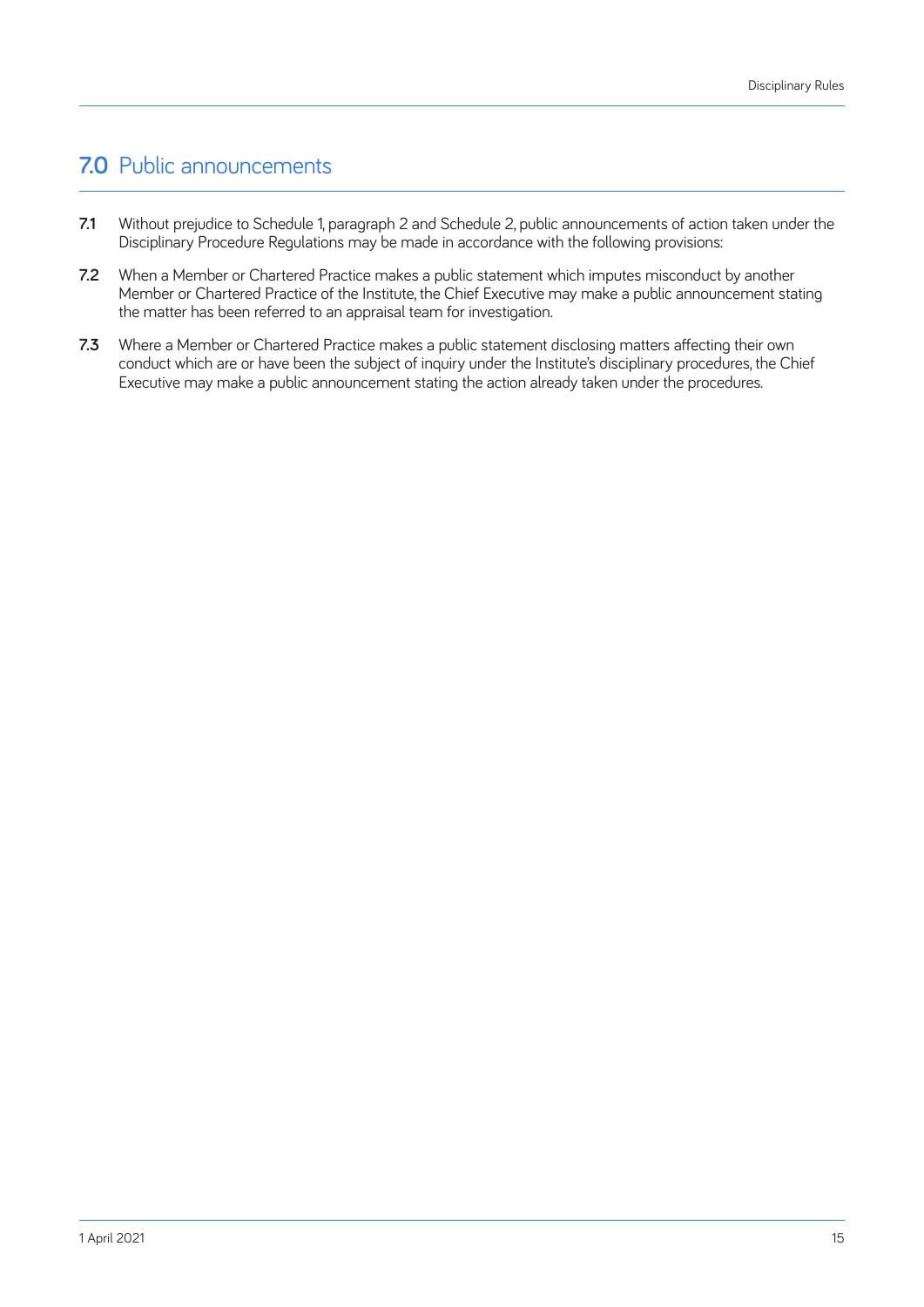## Schedule 2 Public Reprimands, Suspensions and Expulsions

## **1.0** Private cautions

- **1.1** Where the hearing panel or appeal panel decides to issue a Member or Chartered Practice with a private caution, such caution will remain on their record for 2 years from the date of issue. It may be taken into account in determining any relevant sanction in any future disciplinary proceedings against that Member or Chartered Practice within the 2 year period.
- **1.2** Where the Member or Chartered Practice resigns or otherwise ceases Membership within the 2 year period then the private caution will be suspended at that time. Should Membership later be reinstated, the balance of the 2 year period for the caution will run from the date on which the membership is reinstated.

## **2.0** Public reprimands

- **2.1** Where the hearing panel or appeal panel decides to issue a Member or Chartered Practice with a public reprimand, a notice will be published on the RIBA website and in the RIBA Journal, unless the panel decides otherwise.
- **2.2** Notices of a public reprimand will remain published on the RIBA website for a period of 6 months, unless otherwise specified by the panel.
- **2.3** The public reprimand will remain on the record of the Member or Chartered Practice for 2 years from the date of issue. It may be taken into account in determining any relevant sanction in any future disciplinary proceedings against that Member or Chartered Practice within the 2 year period.
- **2.4** Where the Member or Chartered Practice resions or otherwise ceases Membership within the 2 year period then the public reprimand will be suspended at that time. Should Membership later be reinstated, the balance of the 2 year period for the reprimand will run from the date on which the membership is reinstated.

## **3.0** Suspensions

- **3.1** Where the hearing panel or appeal panel decides to suspend a Member or Chartered Practice, their Membership will be suspended with immediate effect and all Membership benefits will be withdrawn for the duration of the suspension period. A notice will be published on the RIBA website and in the RIBA Journal, unless the panel decides otherwise. There will be no refund of subscriptions paid for the year in which the suspension occurs.
- **3.2** Notices of suspension published on the RIBA website will remain published for the duration of the period of suspension.
- **3.3** Regulation 5.4 specifically identifies the Membership benefits which are withdrawn.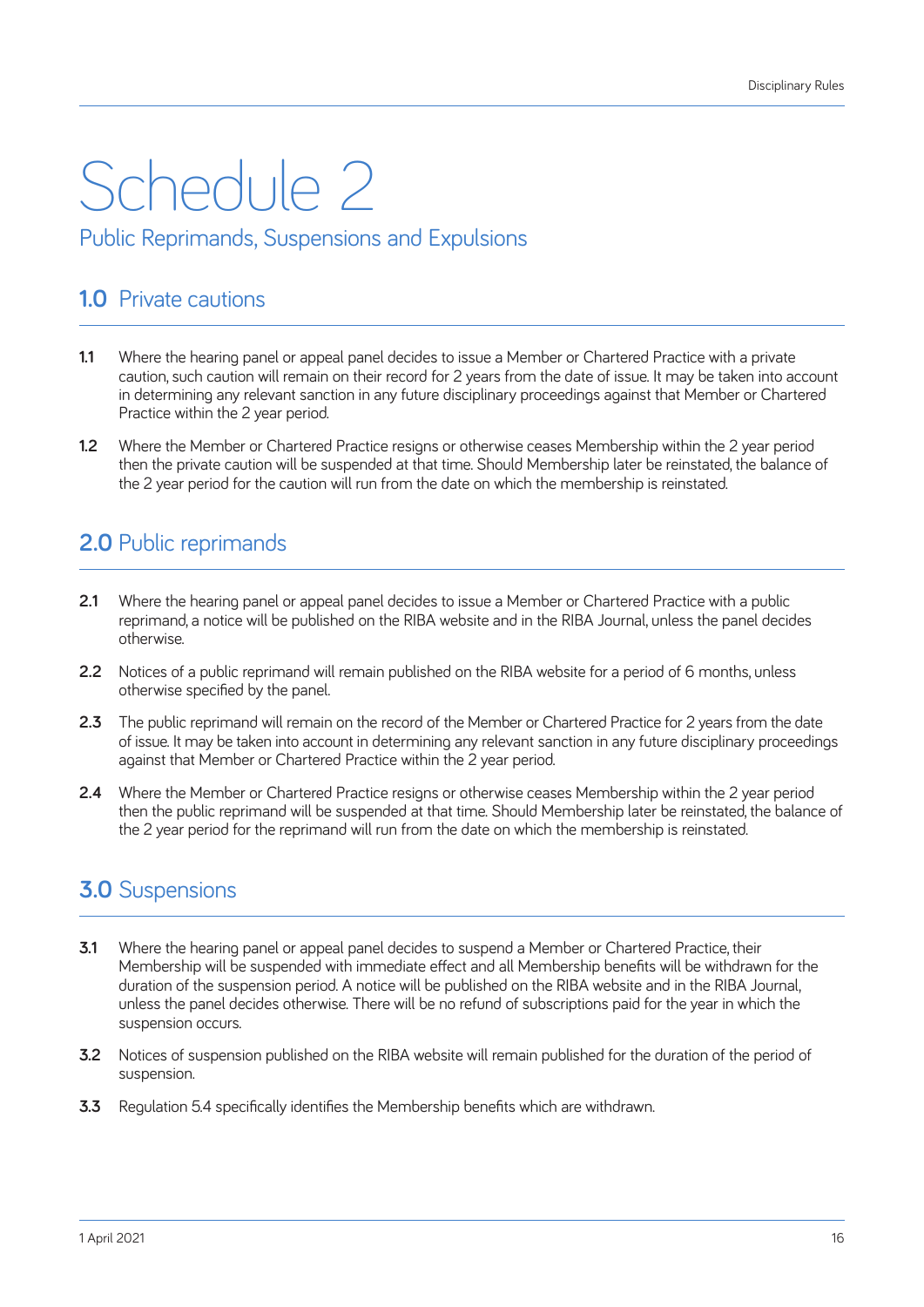- **3.4** During the suspension period, regardless of the withdrawal of Membership benefits, the suspended Member or Chartered Practice will nevertheless remain subject to the rules and conditions of Membership as set out in the Institute's Charter and Byelaws and the Code of Professional Conduct and/or Code of Practice.
- **3.5** The panel shall determine the period of the suspension which shall begin on the day of the decision. Suspension periods shall be measured in months and years, not weeks or days. The maximum period of suspension is 24 months.
- **3.6** At the end of the suspension period, the suspended Member or Chartered Practice shall be required to sign a declaration confirming that their conduct throughout has been appropriate to the status of a Member or Chartered Practice of the Institute.
- **3.7** If, during the suspension period, a new complaint is submitted to the Institute, it shall be investigated in accordance with the foregoing procedures.
- **3.8** If no concerns or complaints about the suspended Member's or Chartered Practice's conduct or competence have arisen during the suspension period, reinstatement will normally occur as soon as their declaration (see paragraph 3.6 above) has been received and all outstanding subscriptions paid. However, Membership shall be terminated if, despite reminders, the suspended Member or Chartered Practice fails, within 28 days, to submit a declaration and/or pay all outstanding subscriptions.
- **3.9** The suspension notice will remain on the record of the Member or Chartered Practice for 2 years from the end of the suspension period. It may be taken into account in determining any relevant sanction in any future disciplinary proceedings against that Member or Chartered Practice within the 2 year period.
- **3.10** Where the Member or Chartered Practice resigns or otherwise ceases Membership within the 2 year period then the suspension will be suspended at that time. Should Membership later be reinstated, the balance of the 2 year period for the suspension notice will run from the date on which the membership is reinstated.

## **4.0** Expulsion

- **4.1** Where the hearing panel or appeal panel decides to expel a Member or Chartered Practice, their Membership will be terminated with immediate effect and all Membership benefits will be withdrawn forthwith. A notice will be published on the RIBA website and in the RIBA Journal, unless the panel decides otherwise. There will be no refund of subscriptions paid for the year in which the expulsion occurs.
- **4.2** Notices of expulsion published on the RIBA website will remain published for a duration of time to be decided by the panel, which shall not in any event exceed a period of 24 months from the date of the decision.
- **4.3** A Member or Chartered Practice expelled from the Institute must immediately remove all references to their former Membership wherever and however they occur, and may not use them in future unless or until Membership is restored.
- **4.4** A Member or Chartered Practice may not apply for re-admission for a minimum of 5 years from the date of expulsion.